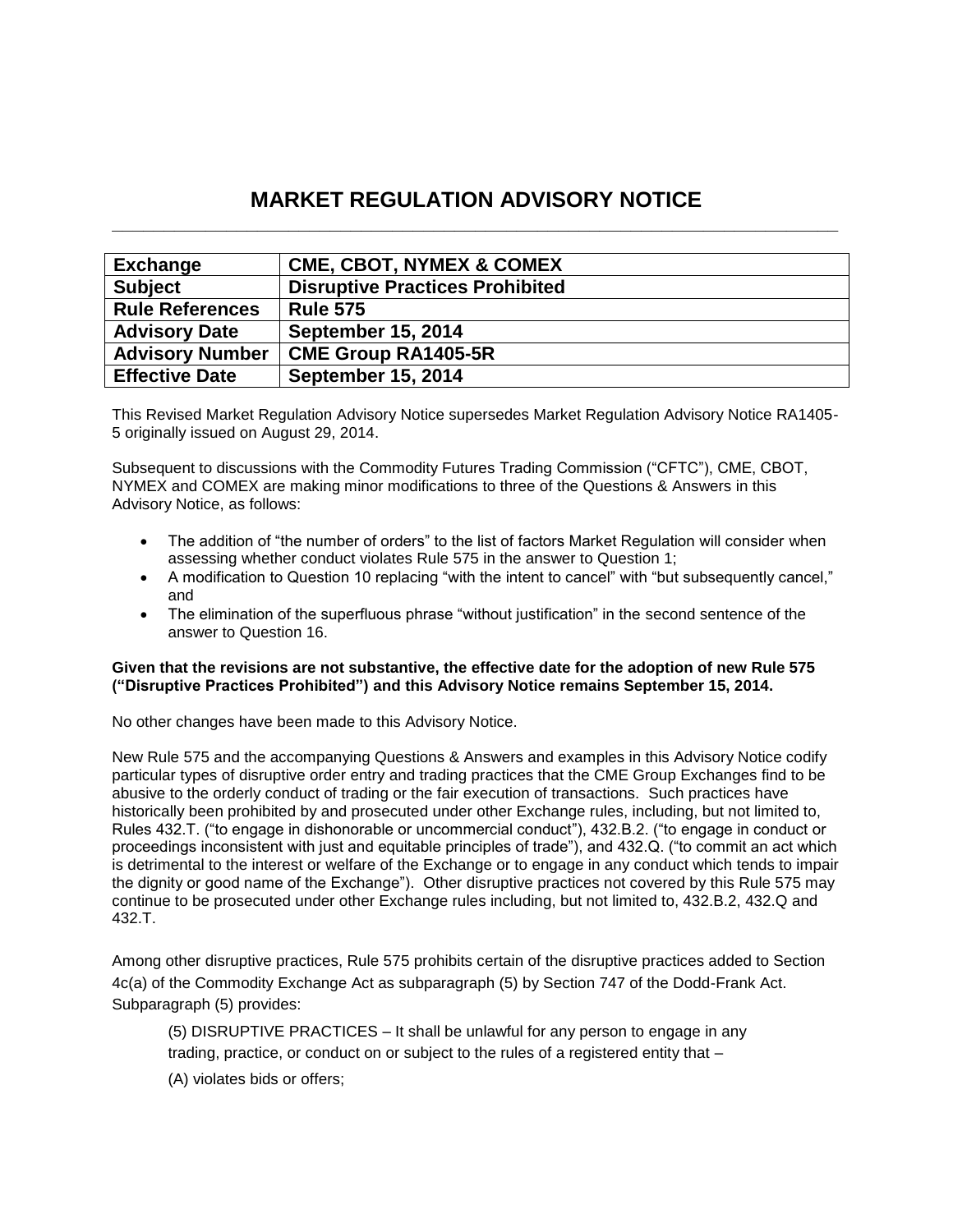(B) demonstrates intentional or reckless disregard for the orderly execution of transactions during the closing period; or

(C) is, is of the character of, or is commonly known to the trade as, "spoofing" (bidding or offering with the intent to cancel the bid or offer before execution).

On May 28, 2013, the Commodity Futures Trading Commission ("CFTC") made effective its "interpretive guidance and policy statement" respecting subparagraph (5). Rule 575 prohibits the type of activity identified by the Commission as "spoofing," including submitting or cancelling multiple bids or offers to create a misleading appearance of market depth and [submitting or cancelling bids or offers with intent to](http://www.futuresindustry.org/downloads/dtp_factsheet.pdf)  [create artificial price movements upwards or downwards.](http://www.futuresindustry.org/downloads/dtp_factsheet.pdf) The Rule also prohibits "quote stuffing practices," which includes submitting or cancelling bids or offers to overload the quotation system of a registered entity, and submitting or cancelling bids or offers to delay another person's execution of trades. Rule 575 further encompasses subparagraph (5)'s prohibition against the disorderly execution of transactions during the closing period.

The text of Rule 575 appears below:

## **Text of New Rule 575 – ("Disruptive Practices Prohibited")**

All orders must be entered for the purpose of executing bona fide transactions. Additionally, all nonactionable messages must be entered in good faith for legitimate purposes.

- A. No person shall enter or cause to be entered an order with the intent, at the time of order entry, to cancel the order before execution or to modify the order to avoid execution;
- B. No Person shall enter or cause to be entered an actionable or non-actionable message or messages with intent to mislead other market participants;
- C. No Person shall enter or cause to be entered an actionable or non-actionable message or messages with intent to overload, delay, or disrupt the systems of the Exchange or other market participants; and
- D. No person shall enter or cause to be entered an actionable or non-actionable message with intent to disrupt, or with reckless disregard for the adverse impact on, the orderly conduct of trading or the fair execution of transactions.

To the extent applicable, the provisions of this Rule apply to open outcry trading as well as electronic trading activity. Further, the provisions of this Rule apply to all market states, including the pre-opening period, the closing period and all trading sessions.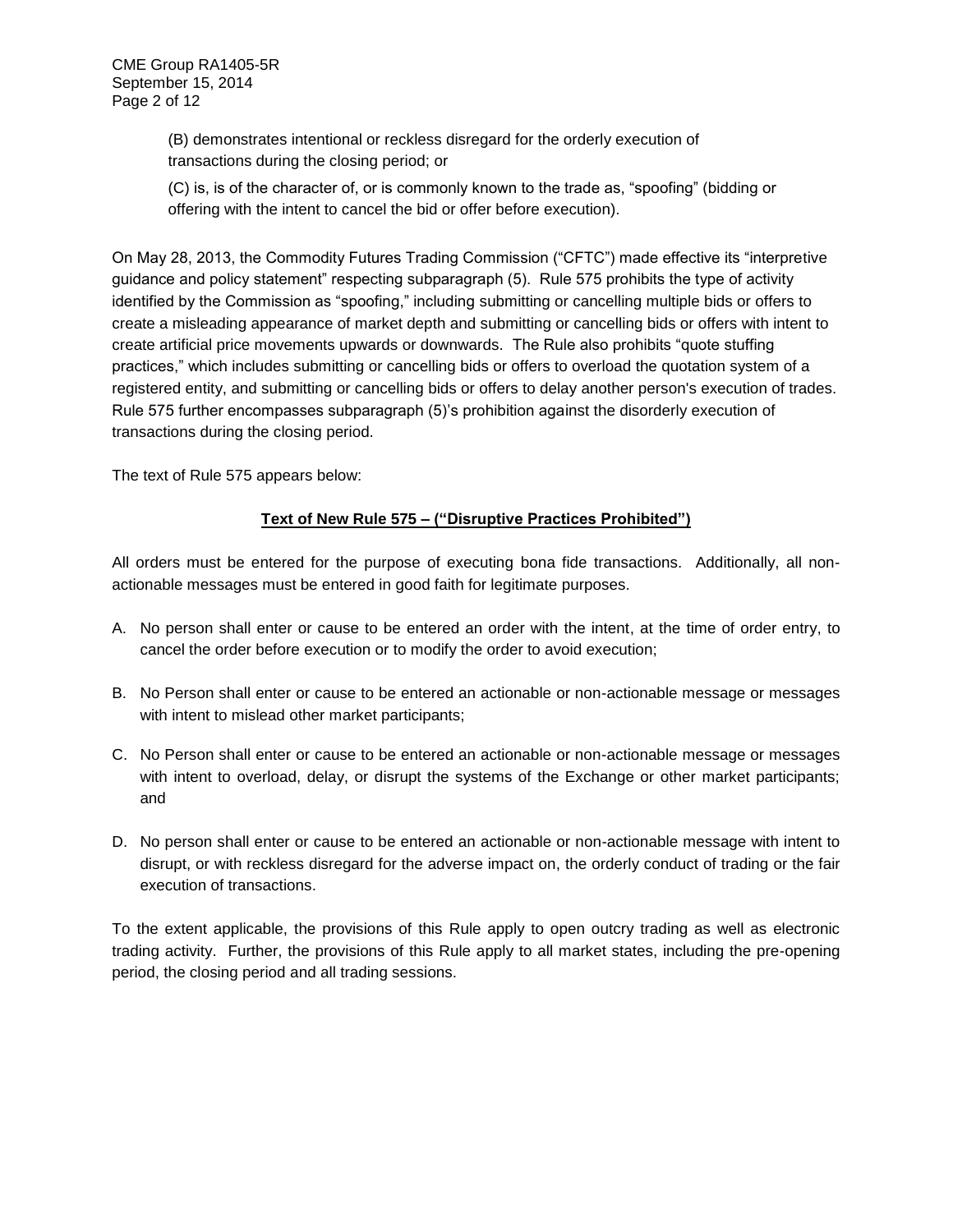CME Group RA1405-5R September 15, 2014 Page 3 of 12

Questions regarding this Advisory Notice may be directed to the following individuals in Market Regulation:

> Steven Schwartz, Executive Director, Global Enforcement, 212.299.2853 Robert Sniegowski, Senior Director, Rules & Regulatory Outreach, 312.341.5991 Andrew Vrabel, Executive Director, Global Investigations, 312.435.3622

For media inquiries concerning this Advisory Notice, please contact CME Group Corporate Communications at 312.930.3434 or [news@cmegroup.com.](mailto:news@cmegroup.com)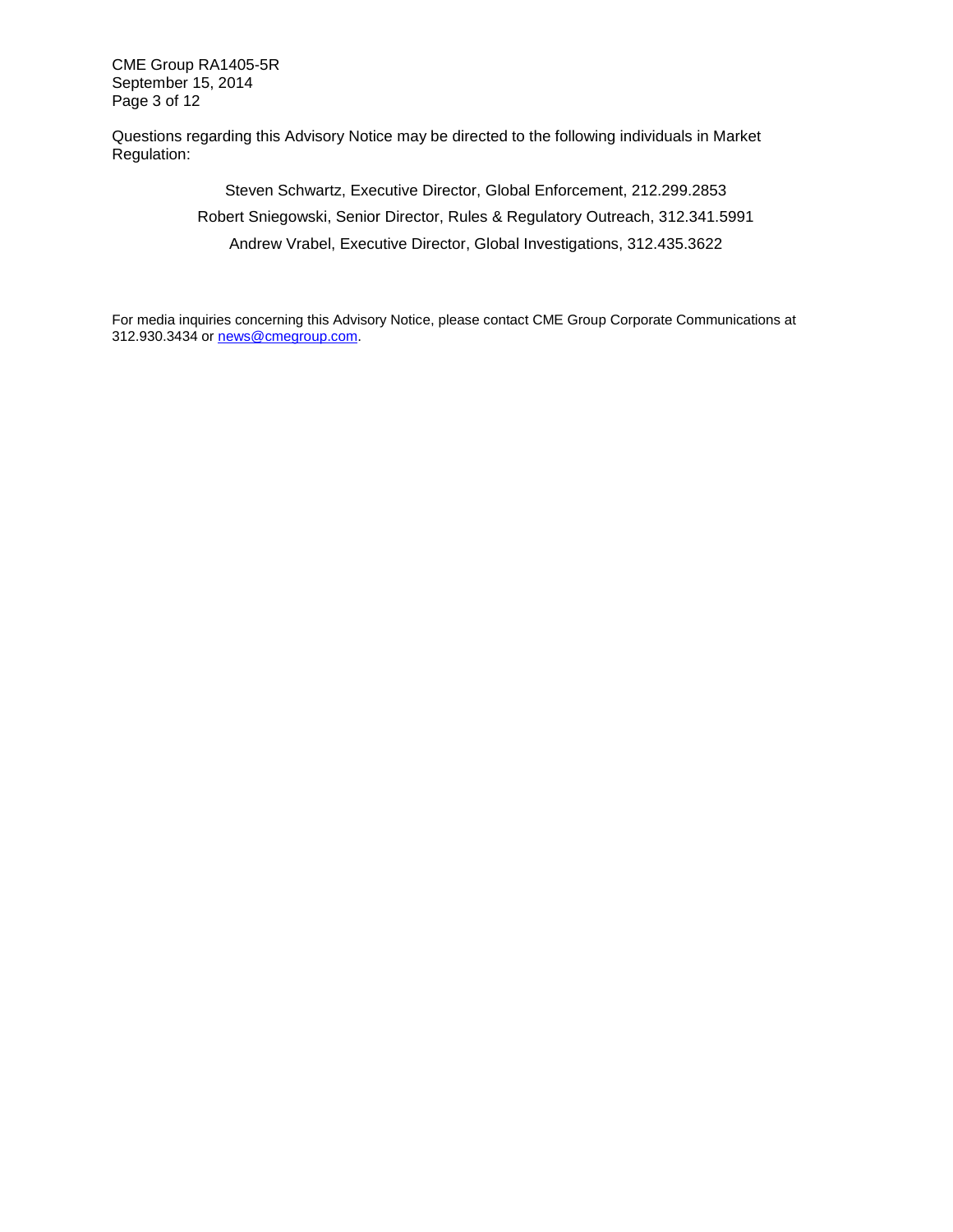# **FAQ Related to Rule 575 Disruptive Practices Prohibited**

# **Q1: What factors may Market Regulation consider in assessing a potential violation of Rule 575?**

- A1: Market Regulation may consider a variety of factors in assessing whether conduct violates Rule 575, including, but not limited to:
	- whether the market participant's intent was to induce others to trade when they otherwise would not;
	- whether the market participant's intent was to affect a price rather than to change his position;
	- whether the market participant's intent was to create misleading market conditions;
	- market conditions in the impacted market(s) and related markets;
	- the effect on other market participants;
	- the market participant's historical pattern of activity;
	- the market participant's order entry and cancellation activity;
	- $\bullet$  the size of the order(s) relative to market conditions at the time the order(s) was placed;
	- the size of the order(s) relative to the market participant's position and/or capitalization;
	- the number of orders;
	- the ability of the market participant to manage the risk associated with the order(s) if fully executed;
	- the duration for which the order(s) is exposed to the market;
	- the duration between, and frequency of, non-actionable messages;
	- the queue position or priority of the order in the order book;
	- the prices of preceding and succeeding bids, offers, and trades;
	- the change in the best offer price, best bid price, last sale price, or Indicative Opening Price ("IOP") that results from the entry of the order; and
	- the market participant's activity in related markets.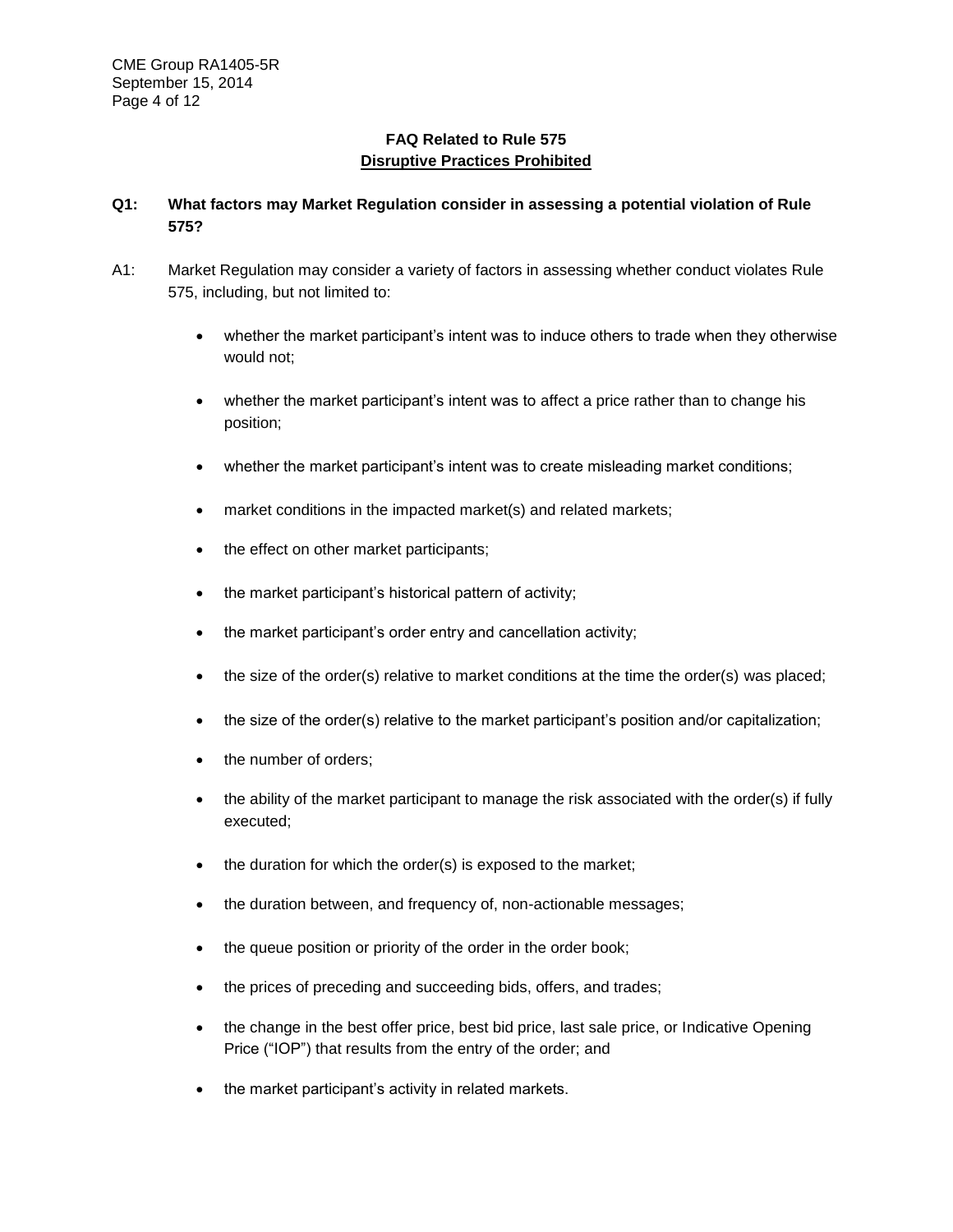CME Group RA1405-5R September 15, 2014 Page 5 of 12

#### **Q2: What does "misleading" mean in the context of Rule 575.B.?**

A2: The language is intended to be a more specific statement of the general requirement that market participants are not permitted to act in violation of just and equitable principles of trade. This section of the Rule prohibits a market participant from entering orders or messages with the intent of creating the false impression of market depth or market interest. Market Regulation generally will find the requisite intent where the purpose of the participant's conduct was, for example, to induce another market participant to engage in market activity.

## **Q3: Is there a specific amount of time an order should be exposed to the market to demonstrate that it does not constitute a disruptive practice?**

A3: Although the amount of time an order is exposed to the market may be a factor that is considered when determining whether the order constituted a disruptive trading practice, there is no prescribed safe harbor. Market Regulation will consider a variety of factors, including exposure time, to determine whether an order or orders constitute a disruptive practice.

#### **Q4: Is it a violation of Rule 575 to modify or cancel an order once it has been entered?**

A4: An order, entered with the intent to execute a bona fide transaction, that is subsequently modified or cancelled due to a perceived change in circumstances does not constitute a violation of Rule 575.

### **Q5: Will orders that are entered by mistake constitute a violation of Rule 575?**

A5: An unintentional, accidental, or "fat-finger" order will not constitute a violation of Rule 575, but such activity may be violative of other Exchange rules, including, but not limited to, Rule 432.Q. ("Acts Detrimental to the Welfare of the Exchange").

### **Q6: Does a partial fill of an order demonstrate that the order did not violate Rule 575?**

A6: While execution of an order, in part or in full, may be one indication that an order was entered in good faith, an execution does not automatically cause the order to be considered compliant with Rule 575. Orders must be entered in an attempt to consummate a trade. A variety of factors may lead to a violative order ultimately achieving an execution. Market Regulation will consider a multitude of factors in assessing whether Rule 575 has been violated.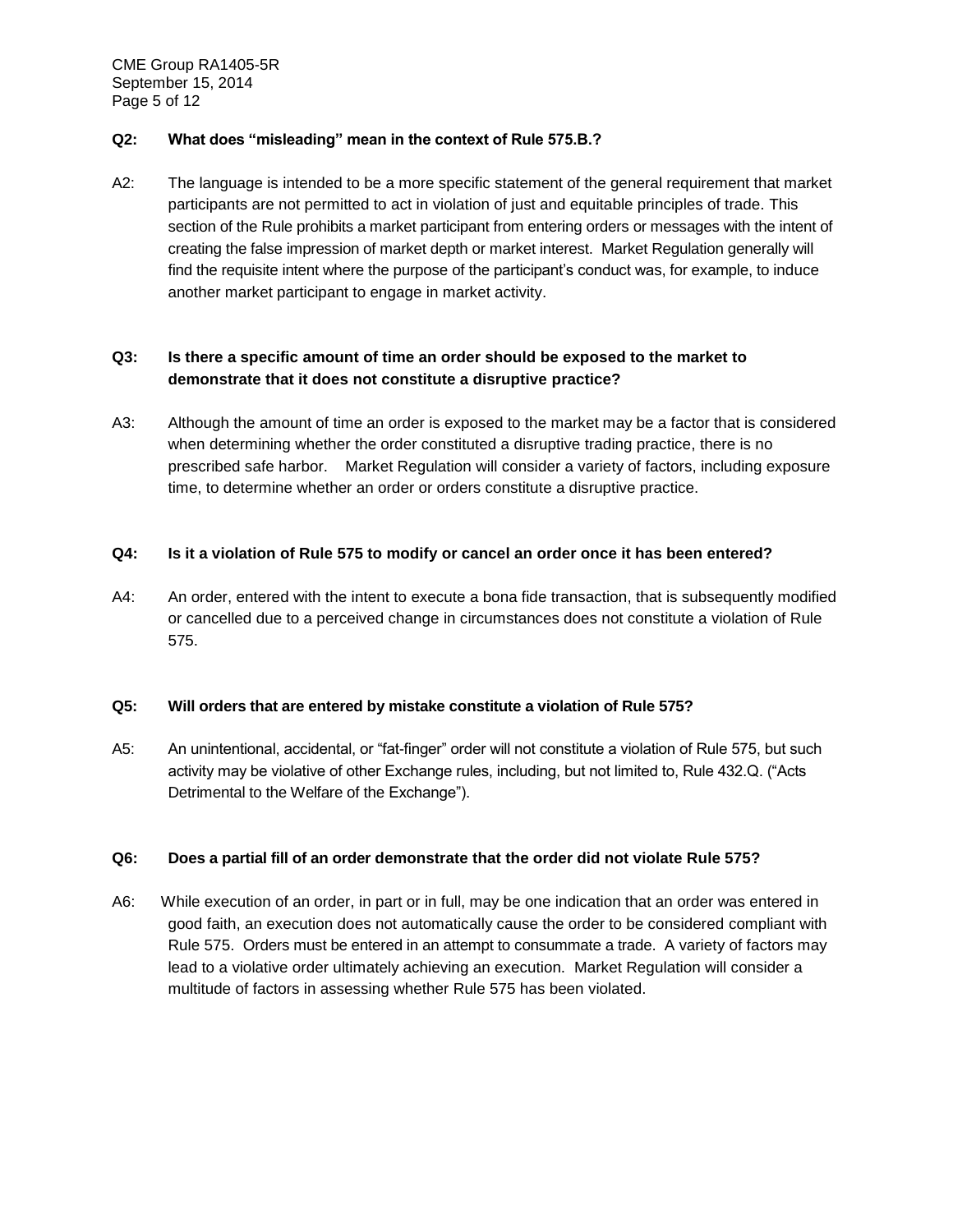# **Q7: Under this rule, is a market participant prohibited from making a two-sided market with unequal quantities (e.g., 100 bid at 10 offered)?**

A7: No. Market participants are not precluded from making unequal markets as long as the orders are entered for the purpose of executing bona fide transactions. If either (or both) order(s) are entered with prohibited intent, including recklessness, such activity will constitute a violation of Rule 575.

#### **Q8: Are stop orders entered for purposes of protecting a position prohibited by Rule 575?**

A8: Market participants may enter stop orders as a means of minimizing potential losses with the hope that the order will not be triggered. However, it must be the intent of the market participant that the order will be executed if the specified condition is met. Such an order entry is not prohibited by this Rule.

#### **Q9: Is the use of iceberg orders considered misleading under Rule 575.B.?**

A9: No. The use of iceberg orders, in and of itself, is not considered a violation of Rule 575. However, a violation may exist if an iceberg order is used as part of a scheme to mislead other participants, for example, if a market participant pre-positions an iceberg on the bid and then layers larger quantities on the offer to create artificial downward pressure that results in the iceberg being filled.

# **Q10: Is a market participant allowed to enter order(s) at various price levels throughout the order book in order to gain queue position, but subsequently cancel those orders as the market changes?**

A10: It is understood that market participants may want to achieve queue position at certain price levels, and given changing market conditions may wish to modify or cancel those orders. In the absence of other indicia that the orders were entered for disruptive purposes, they would not constitute a violation of Rule 575.

## **Q11: Is it prohibited to enter an order for a quantity larger than a market participant expects to trade in electronic markets subject to a pro-rata matching algorithm?**

A11: Orders entered for the purpose of achieving an execution are permitted. Accordingly, orders entered into markets subject to a pro-rata matching algorithm that are intended to maximize execution of those orders are permitted. However, it is considered an act detrimental to the welfare of the Exchange and may be a violation of other Exchange rules for a market participant to enter an order without the ability to satisfy, by any means, the financial obligations attendant to the transaction that would result from full execution of the order. Participants should be prepared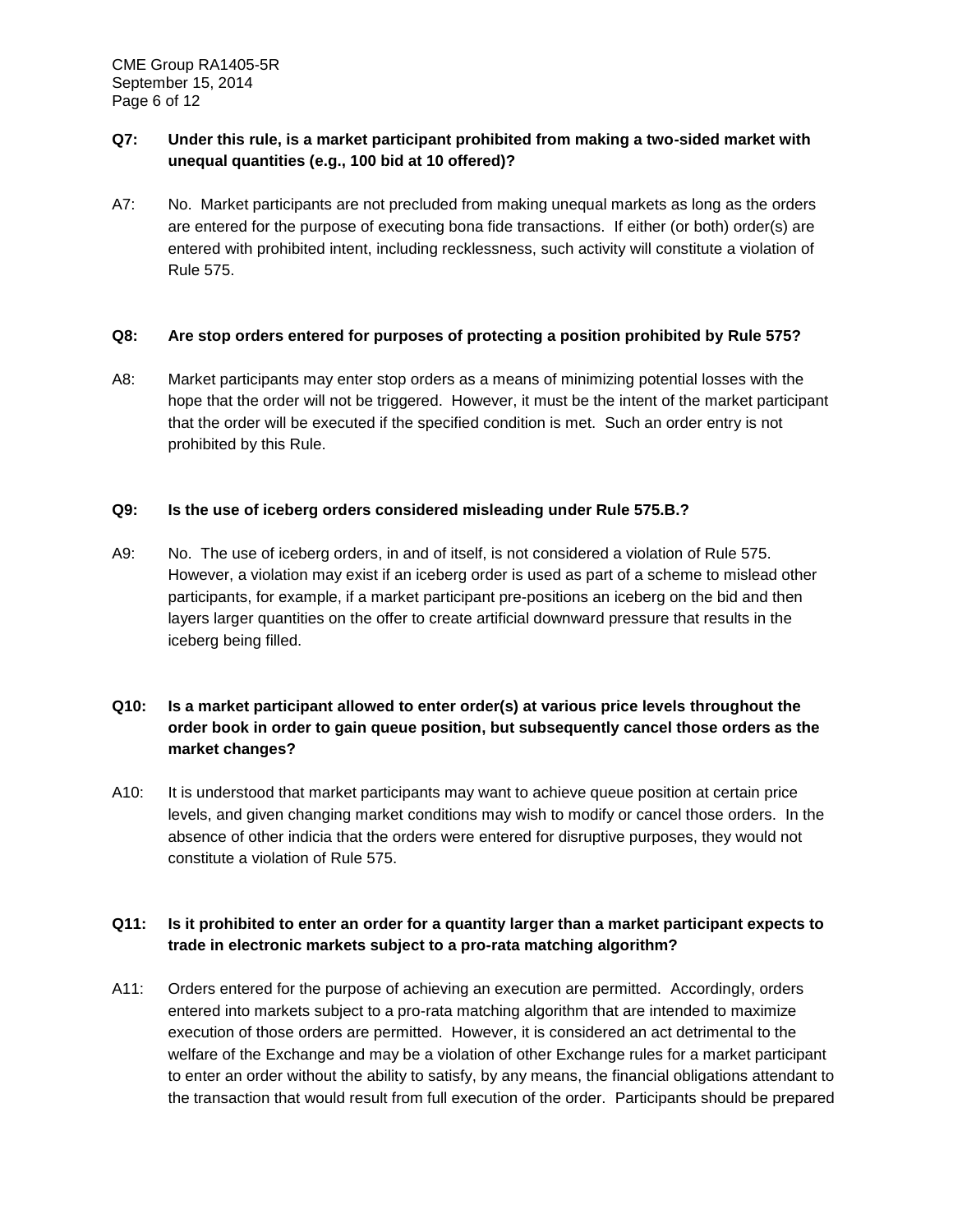to, and capable of, handling the financial obligations attendant to the full execution of their orders.

#### **Q12: What are "actionable" and "non-actionable" messages in relation to Rule 575.B., C. and D.?**

A12: Actionable messages are messages that can be accepted by another party or otherwise lead to the execution of a trade. An example of an actionable message is an order message. Non-actionable messages are those messages submitted to the Exchange that relate to a non-actionable event. Examples of non-actionable messages include Requests for Quotes, creation of User Defined Spreads (UDS), and administrative messages.

# **Q13: How does Market Regulation define "orderly conduct of trading or the fair execution of transactions?"**

A13: Whether a market participant intends to disrupt the orderly conduct of trading or the fair execution of transactions or demonstrates a reckless disregard for the orderly conduct of trading or the fair execution of transactions may be evaluated only in the context of the specific instrument, market conditions, and other circumstances present at the time in question. Some of the factors that may be considered in determining whether there was orderly conduct or the fair execution of transactions were described by the CFTC as follows: "[A]n orderly market may be characterized by, among other things, parameters such as a rational relationship between consecutive prices, a strong correlation between price changes and the volume of trades, levels of volatility that do not dramatically reduce liquidity, accurate relationships between the price of a derivative and the underlying such as a physical commodity or financial instrument, and reasonable spreads between contracts for near months and for remote months." Antidisruptive Practices Authority, 78 Fed. Reg. at 31,895-96. Volatility alone, however, will not be presumptively interpreted as disorderly or disruptive as market volatility can be consistent with markets performing their price discovery function.

# **Q14: Is a market participant precluded from entering orders that may be considered large for a particular market, and thus may have a potential impact on the market?**

A14: The size of an order or cumulative orders may be deemed to violate Rule 575 if the entry results in disorderliness in the markets, including, but not limited to, price or volume aberrations. Market participants should further be aware that the size of an order may be deemed to violate Rule 575 if that order distorts the integrity of the settlement prices. Accordingly, market participants should be cognizant of the market characteristics of the products they trade and ensure that their order entry activity does not result in market disruptions. Exigent circumstances may be considered in determining whether a violation of Rule 575 has occurred and, if so, what the appropriate sanction should be for such violation.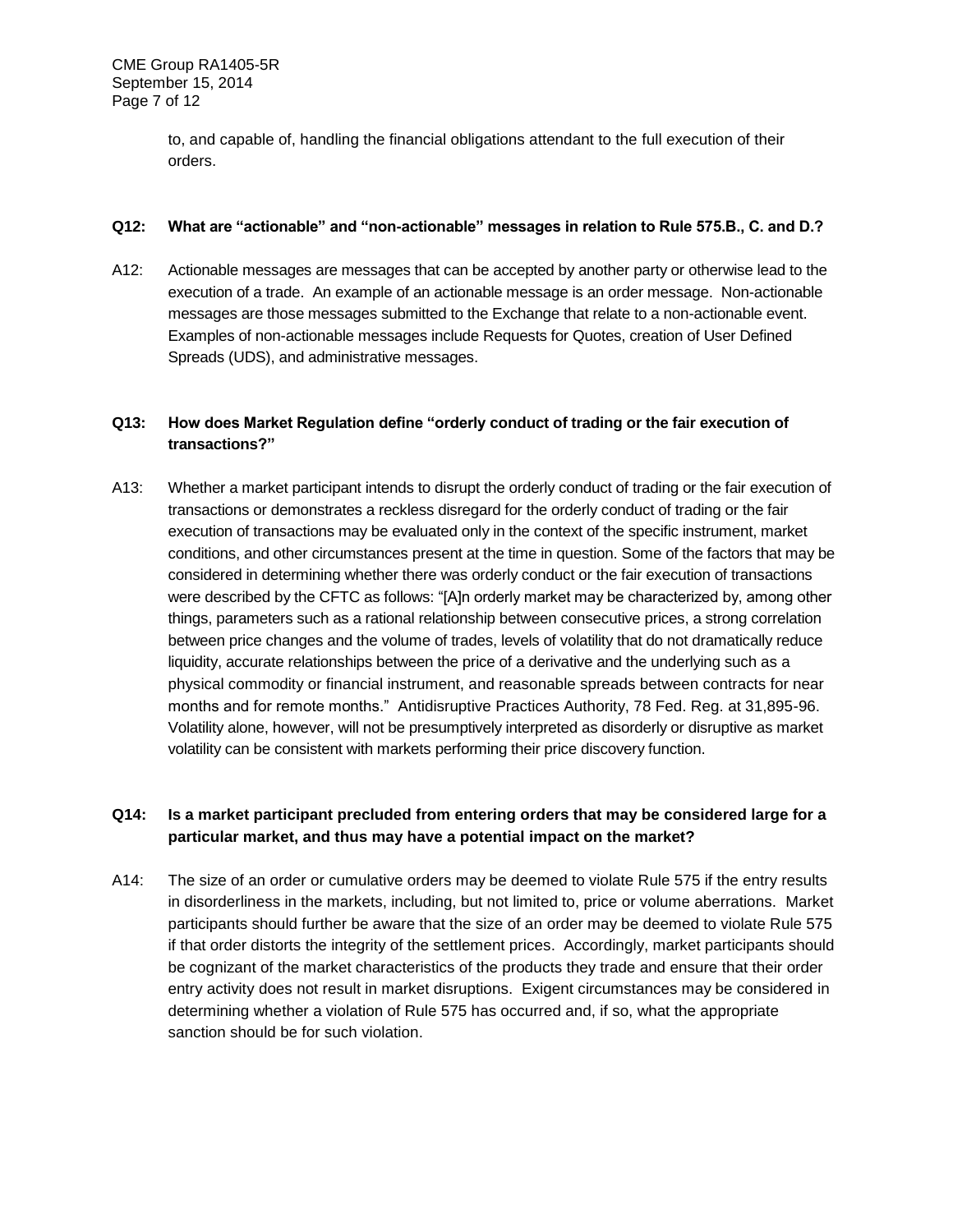CME Group RA1405-5R September 15, 2014 Page 8 of 12

#### **Q15: What is meant by "the closing period" in Rule 575?**

A15: "Closing period" typically refers to the period during which transactions, bids, and offers are reviewed for purposes of informing settlement price determinations. The "closing period" may also refer to the period when various cash instruments close, commonly referred to as the "Cash Close."

# **Q16: What factors will Market Regulation consider in determining if an act was done with the prohibited intent or reckless disregard of the consequences?**

A16: Proof of intent is not limited to instances in which a market participant admits its state of mind. Where the conduct was such that it more likely than not was intended to produce a prohibited disruptive consequence, intent may be found. Claims of ignorance, or lack of knowledge, are not acceptable defenses to intentional or reckless conduct. Recklessness has been commonly defined as conduct that "departs so far from the standards of ordinary care that it is very difficult to believe the actor was not aware of what he or she was doing." *See* Drexel Burnham Lambert, Inc. v. CFTC*,*  850 F.2d 742, 748 (D.C. Cir. 1988).

# **Q17: Are orders entered for the purpose of igniting momentum in the market prohibited by Rule 575?**

A17: A "momentum ignition" strategy occurs when a market participant initiates a series of orders or trades in an attempt to ignite a price movement in that market or a related market.

This conduct may be deemed to violate Rule 575 if it is determined the intent was to disrupt the orderly conduct of trading or the fair execution of transactions, if the conduct was reckless, or if the conduct distorted the integrity of the determination of settlement prices. Further, this activity may violate Rule 575.A. if the momentum igniting orders were intended to be canceled before execution, or if the orders were intended to mislead others. If the conduct was intended to create artificially high or low prices, this may also constitute a violation of Rule 432.H.

### **Q18: Are "flipping" orders prohibited by Rule 575?**

A18: Flipping is defined as the entry of orders or trades for the purpose of causing turns of the market and the creation of volatility and/or instability.

A "flip" order typically has two main characteristics. First, it is an aggressor order. Second, shortly before the entry of the order, the market participant cancels an order(s) on the opposite side of the market, typically at the same price as the aggressor order. The market participant, for example, has flipped from offering to bidding at the same price. Market Regulation recognizes there are many variables that can cause a market participant to change his perspective of the market. This Rule, therefore, does not prohibit a market participant from changing his bias from short (long) to long (short).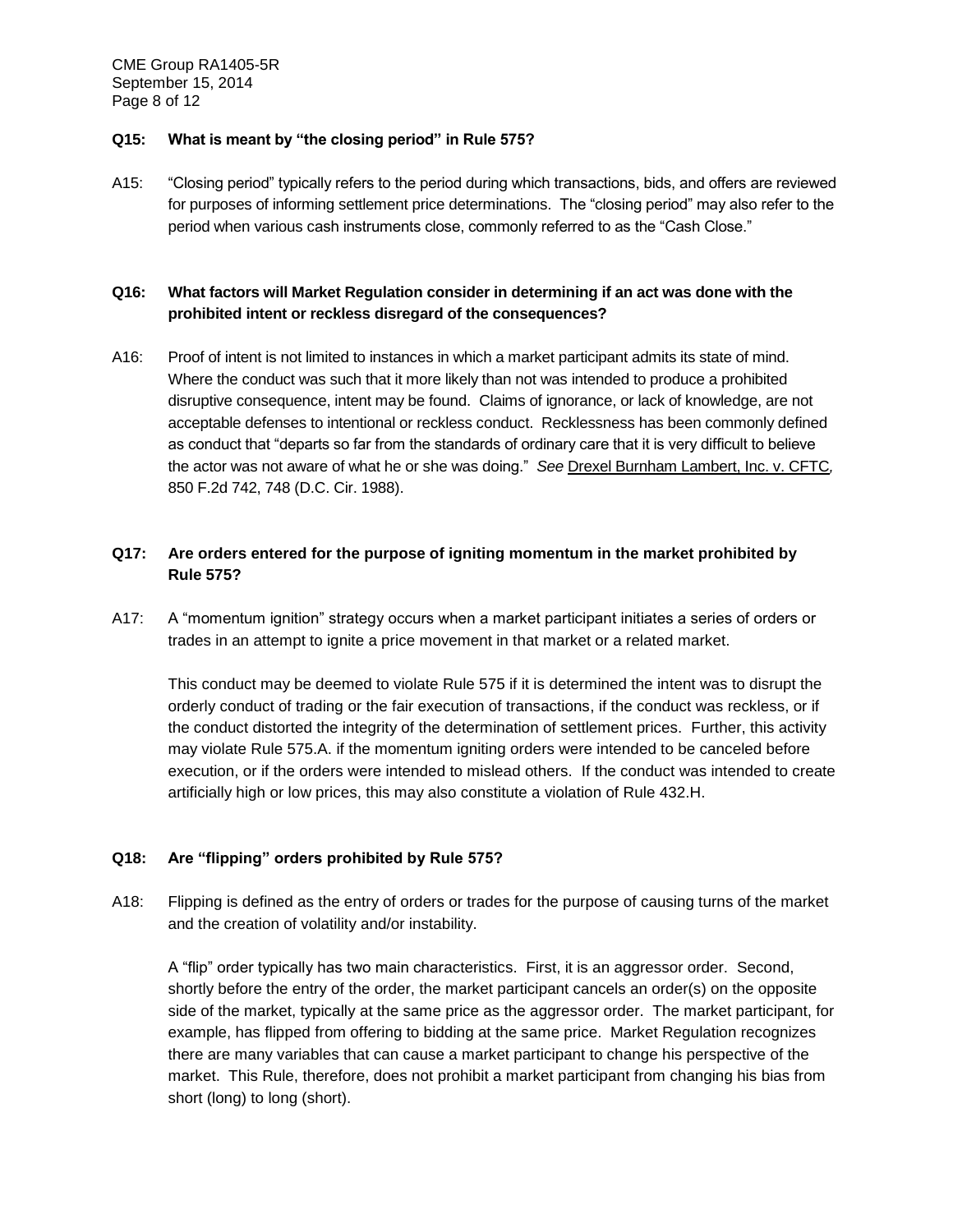Flipping activity may, however, be disruptive to the marketplace. For example, repeated instances of a market participant entering flipping orders that are each large enough to turn the market (i.e., being of a sufficient quantity to sweep the entire quantity on the book at the particular price level and create a new best bid or best offer price with any remaining quantity from the aggressor flipping order) can be disruptive to the orderly conduct of trading or the fair execution of transactions. In considering whether this conduct violates Rule 575, Market Regulation would consider, among other factors:

- the impact on other market participants;
- price fluctuations;
- market conditions in the impacted market(s) and related markets;
- the participant's activity in related markets;
- whether the flip involved the cancellation of a large sized order(s) relative to the existing bid or offer depth; and
- whether repeated flipping turns the market back and forth (e.g., the first flip turns the market in favor of the offer (bid) and the second flip turns the market in favor of the bid (offer)).

# **Q19: Does Market Regulation consider cancelling an order via CME Group's Self-Match Prevention functionality or other self-match prevention technology indicative of an order being in violation of Rule 575?**

A19: The means by which an order is cancelled, in and of itself, is not an indicator of whether an order violates Rule 575. The use of self-match prevention functionality in a manner that causes a disruption to the market may constitute a violation of Rule 575. Further, if the resting order that was cancelled was non-bona fide *ab initio*, it would be considered to have been entered in violation of Rule 575.

### **Q20: What type of pre-open activity is prohibited by Rule 575?**

A20: During the pre-opening period on CME Globex, an IOP is calculated. As described in Rule 573 ("Globex Opening"), the IOP reflects the price between the buying and selling pressure at which the largest volume of trading can occur and is based on the Globex equilibrium price algorithm and all pending orders that may be executed on the Globex opening. The IOP is broadcast to all Globex users and to the CME Group market data/ticker feed. Orders entered during the preopening period must be entered for the purpose of executing bona fide transactions upon the opening of the market.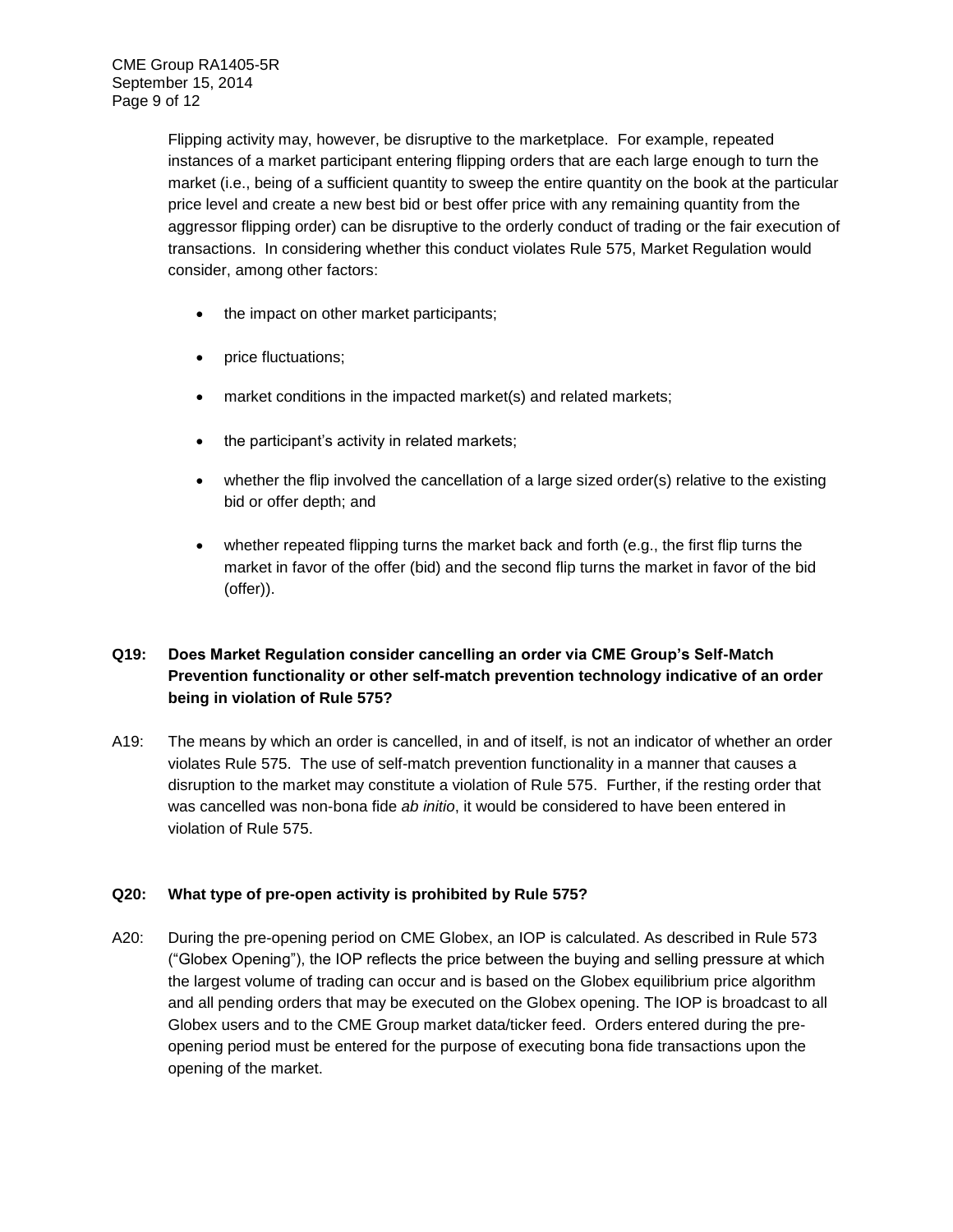The entry and cancellation of orders during the pre-opening period for the purpose of either manipulating the IOP or attempting to identify the depth of the order book at different price levels is prohibited and may be deemed a violation of Rule 575 or other rules.

# **Q21: May orders be entered into CME Globex for the purpose of testing, such as to verify a connection to Globex or a data feed from Globex?**

A21: The entering of an order(s) without the intent to execute a bona fide transaction, including for the purpose of verifying connectivity or checking a data feed, is not permissible. CME Group provides a testing environment for these purposes. For more information please visit [http://www.cmegroup.com/tools-information/webhelp/autocert](http://www.cmegroup.com/tools-information/webhelp/autocert-access/Content/CustomerTestingEnvironments.html)[access/Content/CustomerTestingEnvironments.html.](http://www.cmegroup.com/tools-information/webhelp/autocert-access/Content/CustomerTestingEnvironments.html)

# **Q22: Is the creation or execution of User Defined Spreads ("UDS") for the purposes of deceiving or disadvantaging other market participants a violation of Rule 575?**

A22: Yes. Although the CME Globex system provides certain protections such as reasonability checks with respect to option deltas and the futures price on covered instruments, the UDS functionality requires users to exercise diligence and care in the creation of option spread instruments, including the creation of covered option strategies.

Market participants are reminded that knowingly creating and/or trading UDS instruments in a manner intended to deceive or unfairly disadvantage other market participants is considered a violation of Rule 575. Additionally, the Global Command Center may price adjust or cancel trades that are deemed to negatively impact the integrity of the market pursuant to the provisions of Rule 588 ("Trade Cancellations and Price Adjustments").

# **Examples of Prohibited Activity**

The following is a non-exhaustive list of various examples of conduct that may be found to violate Rule 575.

 A market participant enters one or more orders to generate selling or buying interest in a specific contract. By entering the orders, often in substantial size relative to the contracts' overall pending order volume, the market participant creates a misleading and artificial appearance of buy- or sell-side pressure. The market participant places these large orders at or near the best bid and offer prevailing in the market at the time. The market participant benefits from the market's reaction by either receiving an execution on an already resting order on the opposite side of the book from the larger order(s) or by obtaining an execution by entering an opposing side order subsequent to the market's reaction. Once the smaller orders are filled, the market participant cancels the large orders that had been designed to create the false appearance of market activity. Placing a bona fide order on one side of the market while entering order(s) on the other side of the market without intention to trade those orders violates Rule 575.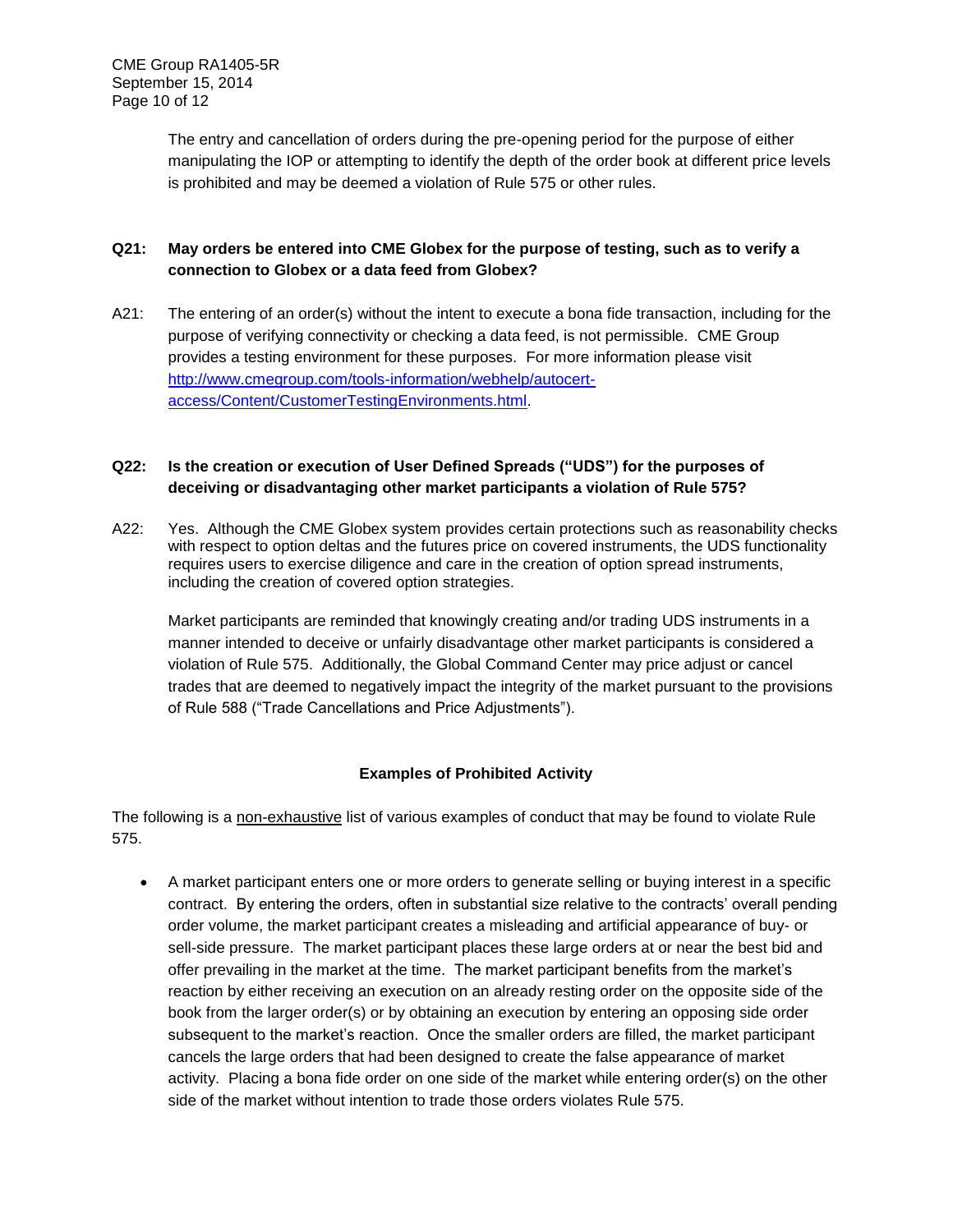CME Group RA1405-5R September 15, 2014 Page 11 of 12

- A market participant places buy (or sell) orders that he intends to have executed, and then immediately enters numerous sell (or buy) orders for the purpose of attracting interest to the resting orders. The market participant placed these subsequent orders to induce, or trick, other market participants to execute against the initial, order. Immediately after the execution against the resting order, the market participant cancels the open orders.
- A market participant enters one or more orders in a particular market (Market A) to identify algorithmic activity in a related market (Market B). Knowing how the algorithm will react to order activity in Market A, the participant first enters an order or orders in Market B that he anticipates would be filled opposite the algorithm when ignited. The participant then enters an order or orders in Market A for the purpose of igniting the algorithm and creating momentum in Market B. This results in the participant's order(s) in Market B being filled opposite the algorithm. This conduct violates Rule 575.A., as the orders in Market A were not intended to be executed, and Rule 575.B., as the orders in Market A were intended to mislead participants in related markets. If the conduct resulted in a disruption to the orderly execution of transactions, it may also violate Rule 575.D.
- A market participant places large quantity orders at the beginning of the pre-opening period in an effort to artificially increase or decrease the IOP with the intent to attract other market participants. Once others join the market participant's bid or offer, the market participant cancels his orders shortly before the no-cancel period, which is a predetermined time before the trading session opens when orders can be entered but not cancelled or modified. Consequently, those other market participants did not have an opportunity to react to the cancelled bids or offers prior to the open when their orders became executable.
- During the pre-opening period on CME Globex, a market participant enters a large order priced through the IOP (a bid higher than the existing best bid or an offer lower than the existing best offer) and continues to systematically enter successive orders priced further through the IOP until he causes a movement in the IOP, which prompts him to cancel all of his orders. The market participant continues to employ this strategy on both sides of the market for the purpose of determining the depth of support at a specific price level for the product before the market opens.
- During the pre-opening period on CME Globex, a market participant enters an order priced through the IOP (a bid higher than the existing best bid or an offer lower than the existing best offer) for the purpose of identifying hidden liquidity (e.g., resting stop and iceberg orders). The market participant then cancels that initial order and enters a new order based on the information obtained.
- A market participant enters a large number of orders and/or cancellations/updates for the purpose of overloading the quotation systems of other market participants with excessive market data messages to create "information arbitrage."